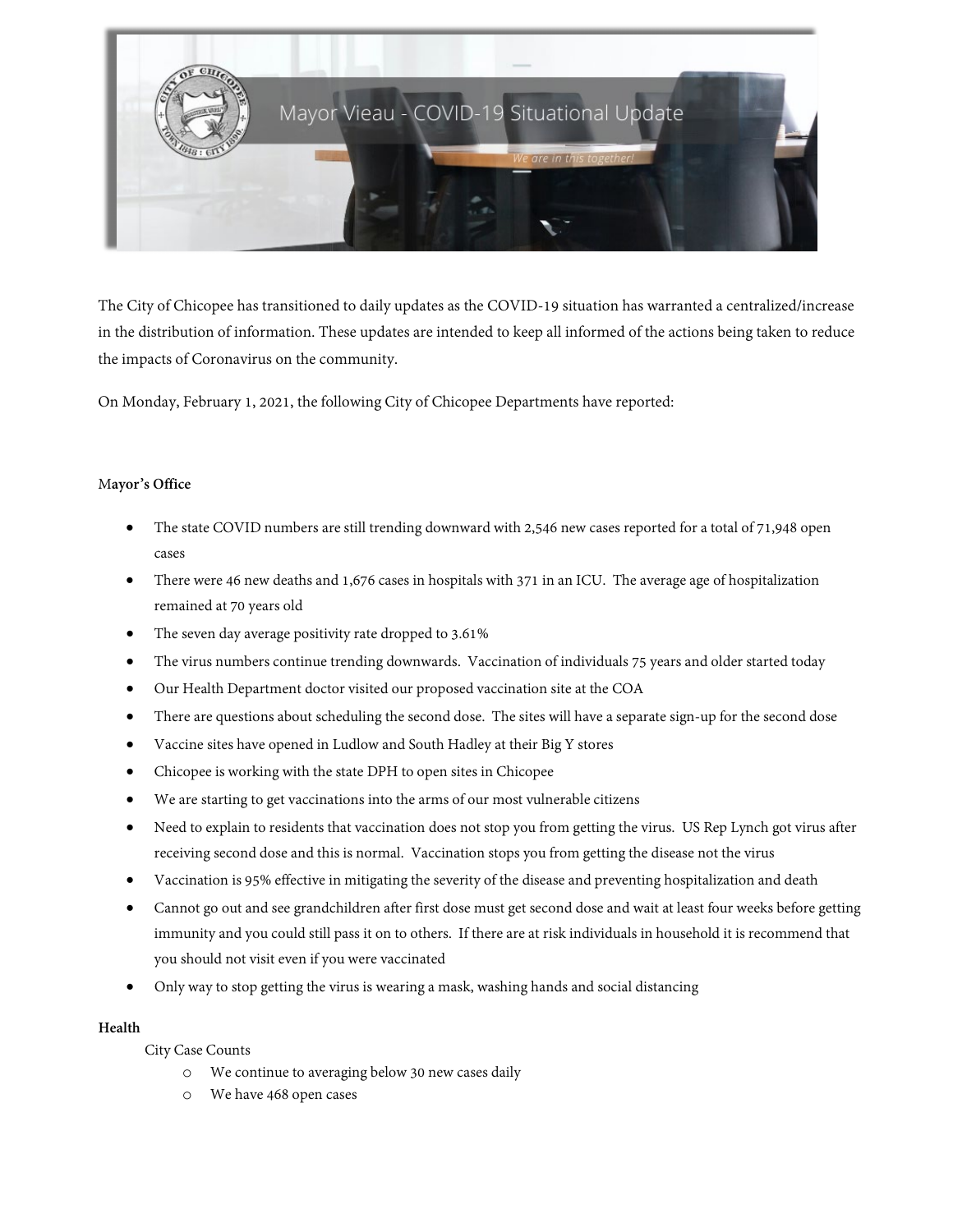- o There are 23 deaths
- $O$  106 N/A
- o 2,474 recovered
- o A total of 3,071 cases to date

### **Police Department**

- Status Quo on services
- We have three officers out with one returning, one scheduled to return, and one officer out and recovering
- We are checking with the testing lab in Cambridge to see if they will be open to receive samples and testing processing. Will deliver our samples if lab is open

#### **Fire Department**

- Status quo on services and all firefighters are back
- No new positive cases

#### **Emergency Management**

- Services and staffing are status quo
- The test site is going well
- Prepared for storm forecasted at 6-8 inches of snow and potential power outages

#### **Safety**

- Status Quo on staffing
- We had a positivity rate of 7.50% for Chicopee only residents on Wednesday
- If City Hall is closed for a snow day tomorrow the test site will be closed
- A decision on closing will be made at 3:00 pm
- We will need help for the administration and operation of the vaccination site if approved by state
- Will send out request for volunteers for vaccination site and assistance but need someone to manage this project

## **DPW**

- Status quo on staffing
- We are ready for storm with salting of streets and planning for snow removal

# **COA**

- Status Quo on staffing and services
- Continue to be overwhelmed with calls on vaccination registration assistance
- A job description has been drafted and sent to HR for temporary help setting up vaccination appointments and now setting tax assistance appointments